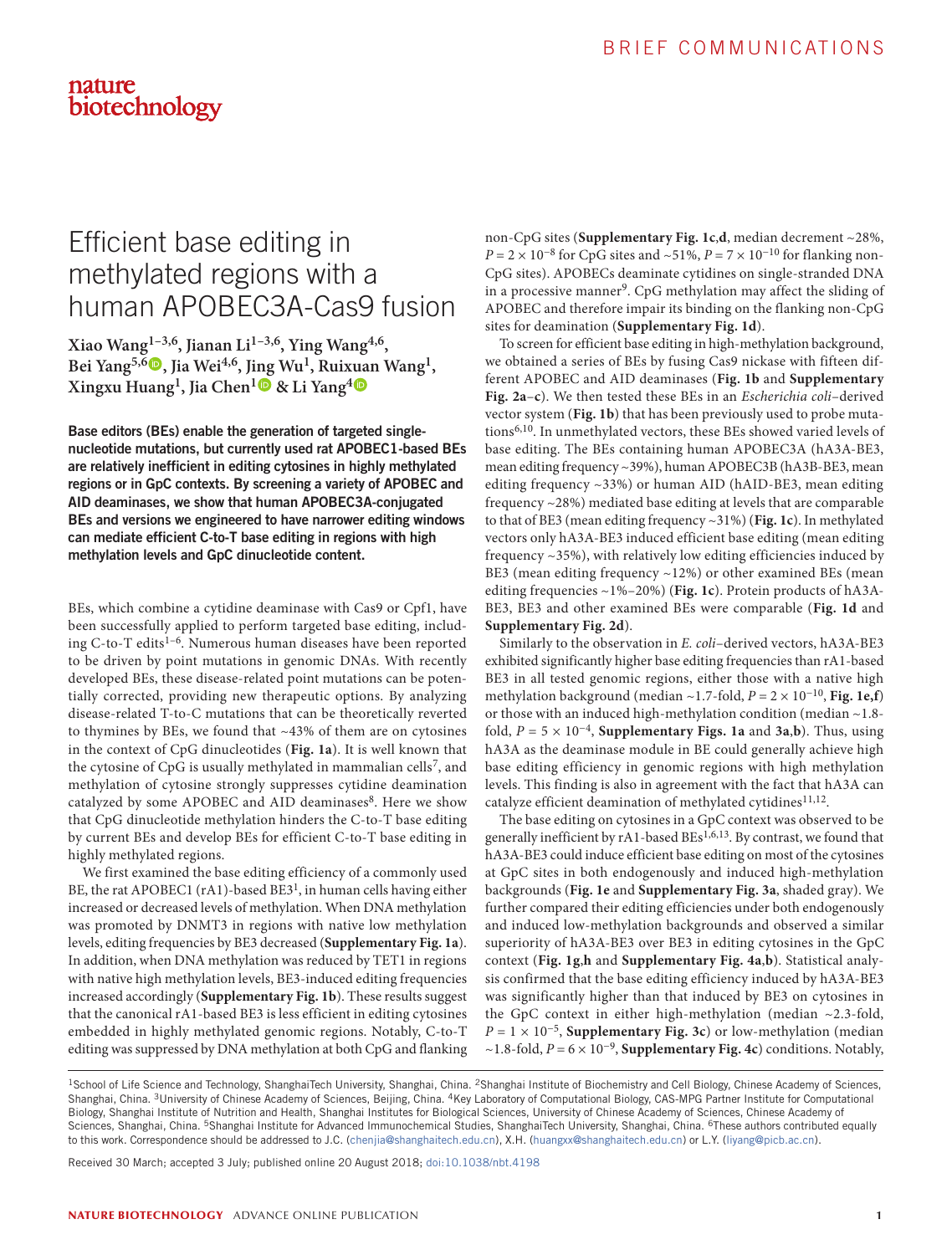# BRIEF COMMUNICATIONS



<span id="page-1-0"></span>Figure 1 hA3A-BE3 induces efficient base editing in a methylated region and in a GpC context. (a) Distribution of BE-editable T-to-C (or A-to-G) variants. Potentially editable cytosines (underlined) are subclassified according to their 3' adjacent bases. (b) Screening of BEs for efficient base editing in a highmethylation background. A series of new BEs were constructed by fusing different APOBEC and AID deaminases with Cas9 nickase (nCas9) and uracil DNA glycosylase inhibitor (UGI). (c) Cumulative base editing frequencies induced by different BEs in unmethylated and methylated vectors. A commonly used rA1-based BE3 was chosen for comparison. Means ± s.d. were from three (six for hA3A-BE3) independent experiments. (d) Immunoblots of BE3 and hA3A-BE3 cotransfected with unmethylated or methylated vectors. Tubulin was used as a loading control and immunoblot images are representative of three independent experiments. Uncropped blot images are shown in Supplementary Figure 11. (e) Comparison of base editing efficiencies induced by BE3 and hA3A-BE3 in genomic regions with natively high levels of DNA methylation. C-to-T editing frequencies of indicated cytosines were determined individually. Target site sequences are shown with the BE3 editing window (positions 4–8, setting the base distal to the protospacer-adjacent motif (PAM) as position 1) in lavender, PAM in cyan and CpG site in capitals. Guanines at the 5′ end of editable cytosines are shaded gray. NT, native HEK293T cells with no treatment. M, methylable regions. (f) Statistical analysis of normalized C-to-T editing frequencies in regions with natively high levels of DNA methylation shown in e, setting the ones induced by BE3 to 100%.  $n = 48$  samples from three independent experiments. (g) Comparison of base editing efficiencies induced by BE3 and hA3A-BE3 at the cytosine of GpC in genomic regions with natively low levels of DNA methylation. (h) Statistical analysis of normalized C-to-T editing frequencies at GpC sites in regions with natively low levels of DNA methylation shown in g, setting the ones induced by BE3 to 100%.  $n = 24$  samples from three independent experiments. (e,g) Means ± s.d. were from three independent experiments. (f,h) *P* value, one-tailed Student's *t* test. The median and interquartile range are shown.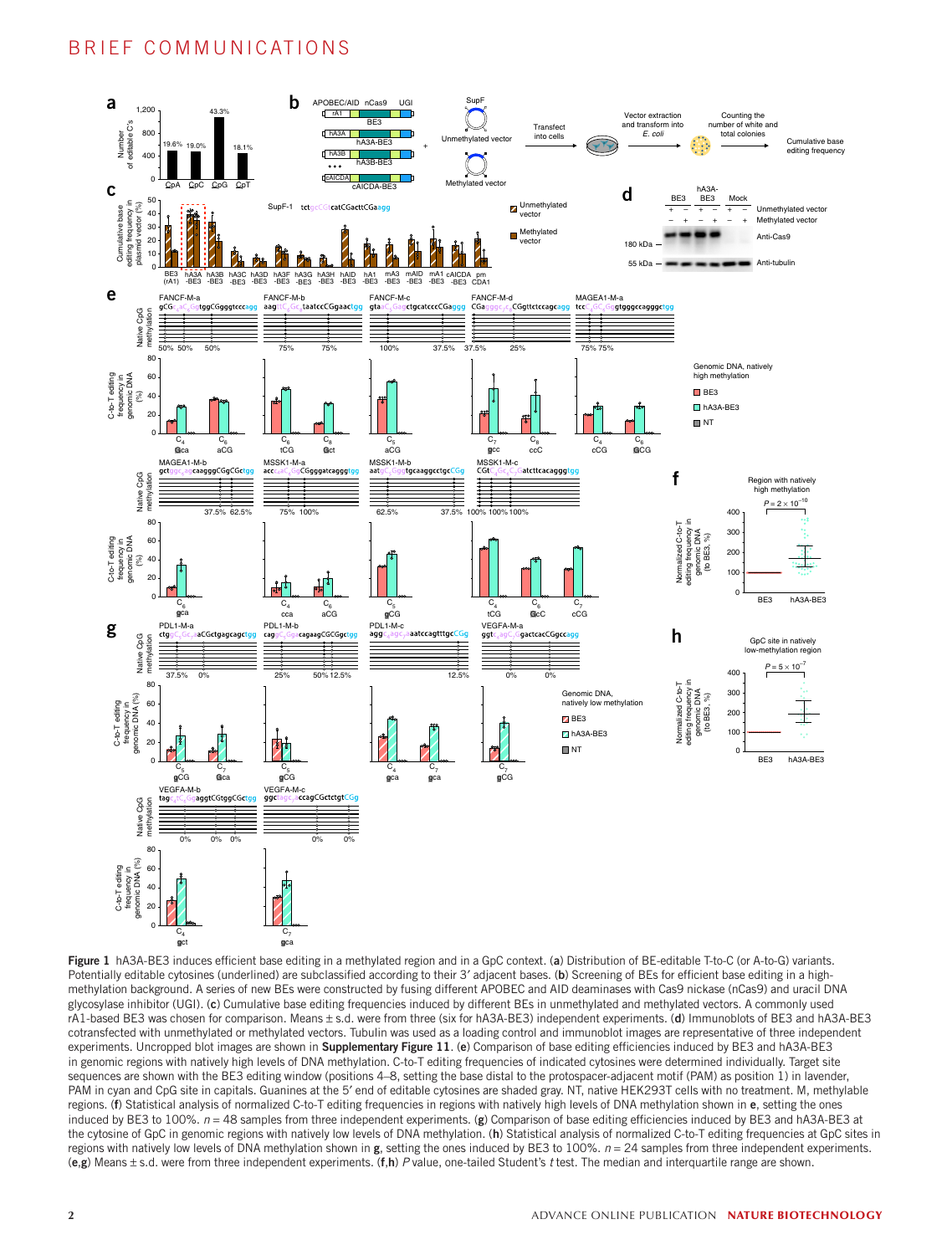## B R I E F COMMUNICATIONS

hA3A-BE3-mediated base editing was as efficient as that of BE3 at cytosines in non-GpC contexts in all tested low-methylation regions (median  $\sim$ 1.1-fold,  $P = 0.045$ , **Supplementary Fig. 4d**). We also found that hA3A-BE3 yielded a higher C-to-T fraction (product purity) than BE3 in both high-methylation (**Supplementary Fig. 5a**,**b**, median ~97% by hA3A-BE3 compared to ~94% by BE3, *P* = 3 × 10−4) and low-methylation regions (**Supplementary Fig. 5c**,**d**, median ~92% by hA3A-BE3 compared to ~90% by BE3,  $P = 4 \times 10^{-6}$ ). Both BE3 and hA3A-BE3 yielded a higher C-to-T fraction at CpG sites with high methylation status than at CpG sites with low methylation status (**Supplementary Fig. 5g**, median ~95% vs. ~90%,  $P = 3 \times 10^{-5}$ for BE3 and median ~95% vs. ~92%,  $P = 5 \times 10^{-4}$  for hA3A-BE3). We also found that hA3A-BE3 induced higher indel frequencies than BE3 (**Supplementary Fig. 5e**,**f**,**h**, median ~2 in both high- and low- methylation regions). Such an increase may be caused by the high deaminase activity of hA3A[12,](#page-3-7)[14](#page-3-9), which can trigger downstream DNA repair pathways to generate DNA double-strand breaks<sup>[15,](#page-3-10)16</sup>.

Our results suggest that hA3A-BE3 can efficiently induce base editing in a broader scope (**[Fig. 1](#page-1-0)**). However, the editing window of hA3A-BE3 is wider (~12 nt, positions 2–13 in the sgRNA target site, **Supplementary Fig. 6a**) than that of BE3 (~5 nt, positions  $4-8$ <sup>[1](#page-3-0)</sup>. As the wide editing window of hA3A-BE3 may result from the high deaminase activity of hA3A, mutations in hA3A that can reduce deaminase activity might correspondingly narrow



<span id="page-2-0"></span>Figure 2 Improvements in hA3A-BE3. (a) Comparison of base-editing efficiencies induced by BE3, hA3A-BE3, hA3A-BE3-Y130F and hA3A-BE3-Y132D in genomic regions with natively high levels of DNA methylation. Target site sequences are shown with the overlapping editing window (positions 4–7) in lavender, PAM in cyan and CpG site in capitals. NT, native HEK293T cells with no treatment. (b) Statistical analysis of normalized C-to-T editing frequencies in the overlapping editing window shown in a, setting the ones induced by BE3 to 100%.  $n = 12$  samples from three independent experiments. (c) Comparison of base editing efficiencies induced by BE3, hA3A-BE3, hA3A-BE3-Y130F and hA3A-BE3-Y132D at the cytosine of GpC in the overlapping editing window in genomic regions with natively low levels of DNA methylation. (d) Statistical analysis of normalized C-to-T editing frequencies shown in c, setting the ones induced by BE3 to 100%. *n* = 9 samples from three independent experiments. (e) Immunoblots of BEs transfected into HEK293T cells. Tubulin was used as a loading control and immunoblot images are representative of three independent experiments. Uncropped blot images are shown in Supplementary Figure 11. (f) Comparison of base editing efficiencies induced by hA3A-BE3-Y130F, hA3A-eBE-Y130F, hA3A-BE3-Y132D and hA3A-eBE-Y132D at the cytosine of GpC in the overlapping editing window in genomic regions with natively low levels of DNA methylation. (g) Statistical analysis of normalized C-to-T editing frequencies shown in (f), setting the ones induced by hA3A-BE3-Y130F (left) or hA3A-BE3-Y132D (right) as 100%. *n* = 9 samples from three independent experiments. (h,i) Comparison of product purity (h) and indels (i) yielded by hA3A-BE3-Y130F, hA3A-eBE-Y130F, hA3A-BE3-Y132D and hA3A-eBE-Y132D in genomic DNA regions with natively low levels of DNA methylation. Asterisk denotes an unusually high basal indel frequency (or amplification, sequencing or alignment artifact) at the examined VEGFA-M-c site in NT. (a,c,f,i) Means ± s.d. were from three independent experiments. (b,d,g) *P* value, one-tailed Student's *t* test. The median and interquartile range are shown.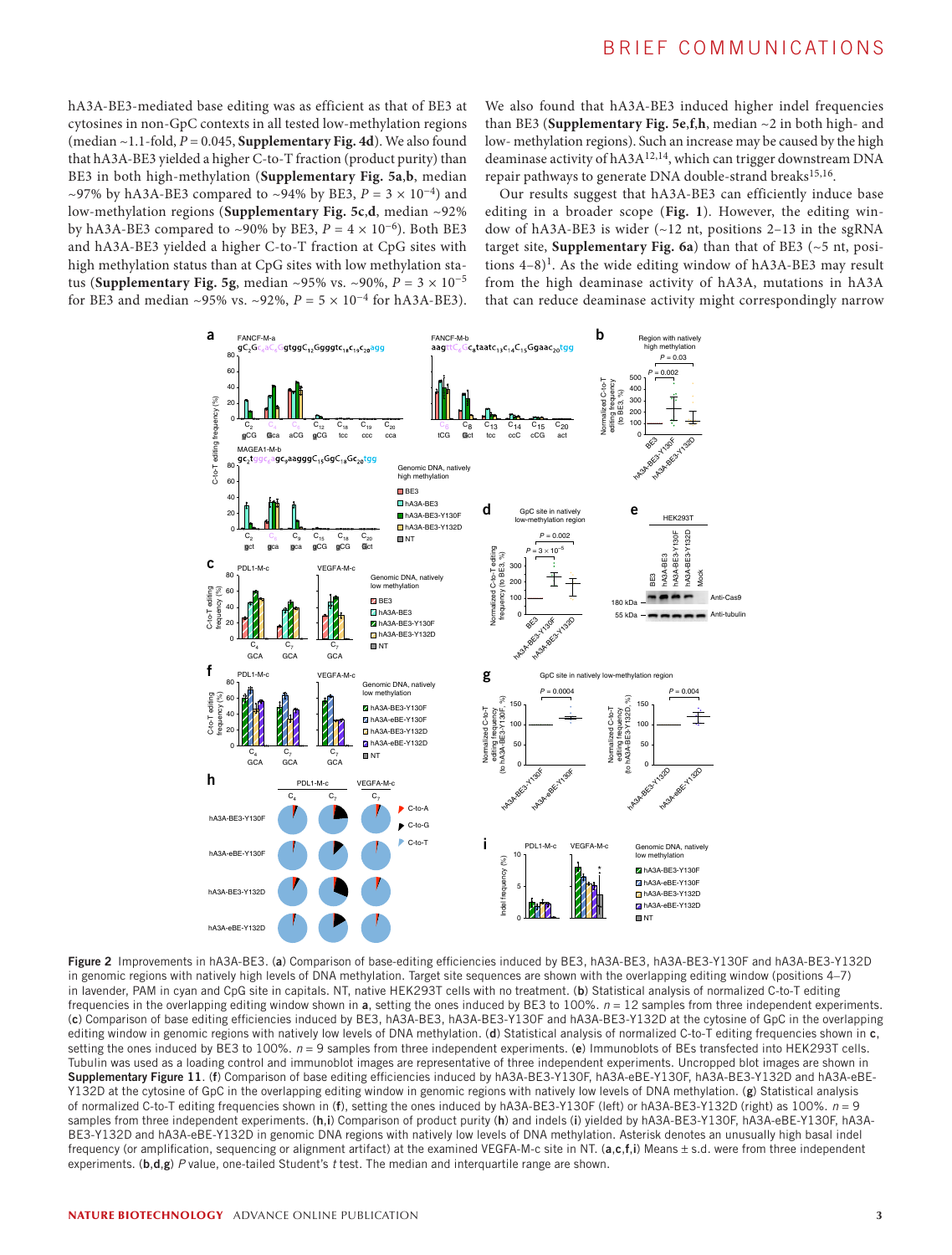# BRIEF COMMUNICATIONS

the editing window of hA3A-BE3. Based on a previous finding that mutations of residue Y130, D131, or Y132 partially reduced the deamination activity of hA3A[17](#page-3-12), we introduced similar mutations into hA3A-BE3. Designated mutations (Y130F, D131Y or Y132D) successfully narrowed the editing window with little effect on the base editing efficiency (**Supplementary Fig. 6**), whereas mutations in the zinc-coordination motif[18](#page-3-13) (C101S and C106S) almost completely eliminated the deaminase activity (**Supplementary Fig. 7**).

We then focused on two engineered hA3A-BE3s, hA3A-BE3-Y130F and hA3A-BE3-Y132D, which have similar editing windows (positions 3–8 for hA3A-BE3-Y130F and positions 3–7 for hA3A-BE3- Y132D, **Supplementary Fig. 6b**,**d**) to that of BE3 (positions 4–8). In highly methylated regions, hA3A-BE3-Y130F and hA3A-BE3-Y132D induced higher editing efficiencies than BE3 at all editable sites in overlapping editing windows (positions 4–7) (**[Fig. 2a](#page-2-0)**, cytosines in lavender, and **[Fig. 2b](#page-2-0)**, median ~2.3-fold, *P* = 0.002 for hA3A-BE3- Y130F and median  $\sim$ 1.2-fold,  $P = 0.03$  for hA3A-BE3-Y132D). For cytosines outside of overlapping editing windows, hA3A-BE3-Y132D induced C-to-T editing frequencies similar to those of BE3 while hA3A-BE3-Y130F induced higher editing frequencies (**[Fig. 2a](#page-2-0)**, cytosines in black). Like the original hA3A-BE3, both engineered hA3A-BE3-Y130F and hA3A-BE3-Y132D edited cytosines in GpC contexts more efficiently than BE3 in overlapping editing windows (**Supplementary Fig. 8e** and **[Fig. 2c](#page-2-0)**,**d**, median ~2.3-fold, *P* = 3 × 10−5 for hA3A-BE3-Y130F and median ~1.9-fold, *P* = 0.002 for hA3A-BE3- Y132D). Protein expression levels of hA3A-BE3-Y130F and hA3A-BE3-Y132D were very similar to that of BE3 (**[Fig. 2e](#page-2-0)**), though the two engineered hA3A-BEs induced higher C-to-T editing efficiencies (**[Fig. 2b](#page-2-0)**,**d**). In terms of product purity, we found that hA3A-BE3-Y130F yielded higher C-to-T fractions (**Supplementary Fig. 8a**,**b**, median ~96.3% by hA3A-BE3-Y130F compared to ~95.6% by BE3, *P* = 0.03 in high-methylation regions and **Supplementary Fig. 8f**,**g**, median ~92% by hA3A-BE3-Y130F compared to ~90% by BE3,  $P = 0.002$  in lowmethylation regions) but more indels (**Supplementary Fig. 8c**,**d**, median  $\sim$ 2.1-fold,  $P = 0.0002$  in high-methylation regions and **Supplementary Fig. 8h**,**i**, median ~1.3-fold in low-methylation regions,  $P = 0.12$ ) than BE3. The product purity induced by hA3A-BE3-Y132D was higher than BE3 in native low-methylation regions (**Supplementary Fig. 8f**,**g**, median ~93% by hA3A-BE3-Y132D compared to  $\sim$ 90% by BE3,  $P = 0.001$ ), but lower in native high-methylation regions (**Supplementary Fig. 8a**,**b**, median ~94.9% by hA3A-BE3- Y132D compared to ~95.6% by BE3,  $P = 0.03$ ). Nevertheless, indel frequencies induced by hA3A-BE3-Y132D were comparable to those induced by BE3 at all tested sites (**Supplementary Fig. 8c**,**d**,**h**,**i**, median ~1.2-fold in both high- and low- methylation regions).

To further enhance the C-to-T base editing system<sup>[13,](#page-3-8)[19](#page-3-14)</sup>, we fused three copies of the 2A (self-cleaving peptide)-uracil DNA glycosylase inhibitor (UGI) sequence to the C terminus of hA3A-BE3- Y130F and hA3A-BE3-Y132D to develop hA3A-eBE-Y130F and hA3A-eBE-Y132D. In low-methylation regions, hA3A-eBE-Y130F and hA3A-eBE-Y132D induced significantly higher editing efficiencies (**[Fig. 2f](#page-2-0)**,**g**, median ~1.2-fold, *P* = 0.0004 for hA3A-eBE-Y130F and median  $\sim$ 1.2-fold,  $P = 0.004$  for hA3A-eBE-Y132D), higher product purity (**[Fig. 2h](#page-2-0)** and **Supplementary Fig. 9a**, median ~96% by hA3A-eBE-Y130F compared to  $\sim$ 94% by hA3A-BE3-Y130F,  $P =$ 0.006 and median ~96% by hA3A-eBE-Y132D compared to ~92% by hA3A-BE3-Y132D, *P* = 0.004) and lower indel frequencies (**[Fig. 2i](#page-2-0)** and **Supplementary Fig. 9b**, median decrement ~21%,  $P = 4 \times 10^{-5}$  for hA3A-eBE-Y130F and median decrement  $\sim$ 9%,  $P = 0.03$  for hA3AeBE-Y132D) than hA3A-BE3-Y130F and hA3A-BE3-Y132D. In high-methylation regions, hA3A-eBE-Y130F and hA3A-eBE-Y132D

yielded significantly higher product purity (**Supplementary Fig. 9c**,**d**, median ~97% by hA3A-eBE-Y130F compared to ~95% by hA3A-BE3-Y130F, *P* = 0.003 and median ~97% by hA3A-eBE-Y132D compared to  $\sim$ 95% by hA3A-BE3-Y132D,  $P = 0.003$ ) and lower indel frequencies (**Supplementary Fig. 9e**,**f**, median decrement ~23%, *P* = 2 × 10−7 for hA3A-eBE-Y130F and median decrement ~21%, *P* = 4 × 10−5 for hA3A-eBE-Y132D) than hA3A-BE3-Y130F and hA3A-BE3- Y132D, respectively, though editing efficiencies remained the same (**Supplementary Fig. 9g**,**h**, median ~1-fold for hA3A-eBE-Y130F and hA3A-eBE-Y132D). Together, these results indicated that hA3A-BE3- Y130F, hA3A-BE3-Y132D, hA3A-eBE-Y130F and hA3A-eBE-Y132D can mediate highly efficient base editing in narrowed editing windows compared to the original hA3A-BE3 in all contexts examined.

Here we have demonstrated that hA3A-BE3 and its engineered forms can comprehensively induce efficient base editing in all contexts examined, including both methylated DNA regions and GpC dinucleotides (**Supplementary Fig. 10**). In the future, hA3A can also be conjugated with other Cas proteins to further expand the scope of base editing[5,](#page-3-15)[20.](#page-3-16)

### **METHODS**

Methods, including statements of data availability and any associated accession codes and references, are available in the online [version](http://dx.doi.org/10.1038/nbt.4198) of the [paper.](http://dx.doi.org/10.1038/nbt.4198)

*Note: Any Supplementary Information and Source Data files are available in the [online](http://dx.doi.org/10.1038/nbt.4198) [version](http://dx.doi.org/10.1038/nbt.4198) of the paper.*

### **Acknowledgments**

We are grateful to G.G. Carmichael and L.-L. Chen for critical reading of this paper, L. Lei and L. Wang for participating in the western blot and plasmid construction, and J. Liang for technical support. This work was supported by grants 31730111 (L.Y.), 91540115 (L.Y.), 31600654 (J.C.), 31600619 (B.Y.) and 31471241 (L.Y.) from the NSFC and grants 16PJ1407000 (J.C.) and 16PJ1407500 (B.Y.) from the Shanghai Pujiang Program.

### **AUTHOR CONTRIBUTIONS**

J.C., L.Y. and X.H. conceived, designed and supervised the project. J.C. managed the project. X.W. and J.L. performed most experiments with the help of J. Wu and R.W. on cell culture and plasmid construction. J. Wei prepared libraries for deep sequencing and Y.W. performed bioinformatics analyses, supervised by L.Y. J.C., L.Y. and B.Y. wrote the paper with input from all authors.

### **COMPETING INTERESTS**

The authors declare no competing interests.

Reprints and permissions information is available online at [http://www.nature.com/](http://www.nature.com/reprints/index.html) [reprints/index.html.](http://www.nature.com/reprints/index.html) Publisher's note: Springer Nature remains neutral with regard to jurisdictional claims in published maps and institutional affiliations.

- <span id="page-3-0"></span>1. Komor, A.C., Kim, Y.B., Packer, M.S., Zuris, J.A. & Liu, D.R. *Nature* 533, 420–424 (2016).
- 2. Nishida, K. *et al. Science* 353, 919–921 (2016).
- 3. Kim, K. *et al. Nat. Biotechnol.* 35, 435–437 (2017).
- 4. Zong, Y. *et al. Nat. Biotechnol.* 35, 438–440 (2017).
- <span id="page-3-1"></span>
- <span id="page-3-15"></span>5. Hu, J.H. *et al. Nature* 556, 57–63 (2018). 6. Li, X. *et al. Nat. Biotechnol.* 36, 324–327 (2018).
- <span id="page-3-2"></span>7. Schübeler, D. *Nature* 517, 321–326 (2015).
- <span id="page-3-3"></span>8. Nabel, C.S. *et al. Nat. Chem. Biol.* 8, 751–758 (2012).
- <span id="page-3-4"></span>9. Chelico, L., Pham, P., Calabrese, P. & Goodman, M.F. *Nat. Struct. Mol. Biol.* 13, 392–399 (2006).
- <span id="page-3-5"></span>10. Chen, J., Miller, B.F. & Furano, A.V. *Elife* 3, e02001 (2014).
- <span id="page-3-6"></span>11. Carpenter, M.A. *et al. J. Biol. Chem.* 287, 34801–34808 (2012).
- <span id="page-3-7"></span>12. Ito, F., Fu, Y., Kao, S.A., Yang, H. & Chen, X.S. *J. Mol. Biol.* 429, 1787–1799 (2017).
- <span id="page-3-8"></span>13. Komor, A.C. *et al. Sci. Adv.* 3, eaao4774 (2017).
- <span id="page-3-9"></span>14. St. Martin, A. *et al. Nucleic Acids Res.* <https://dx.doi.org/10.1093/nar/gky332> (2018).
- <span id="page-3-10"></span>15. Lei, L. *et al. Nat. Struct. Mol. Biol.* 25, 45–52 (2018).
- <span id="page-3-11"></span>16. Yang, B., Li, X., Lei, L. & Chen, J. *J. Genet. Genomics* 44, 423–437 (2017).
- <span id="page-3-12"></span>17. Shi, K. *et al. Nat. Struct. Mol. Biol.* 24, 131–139 (2017).
- <span id="page-3-13"></span>18. Mitra, M. *et al. Nucleic Acids Res.* 42, 1095–1110 (2014).
- <span id="page-3-14"></span>19. Wang, L. *et al. Cell Res.* 27, 1289–1292 (2017).
- <span id="page-3-16"></span>20. Kleinstiver, B.P. *et al. Nature* 523, 481–485 (2015).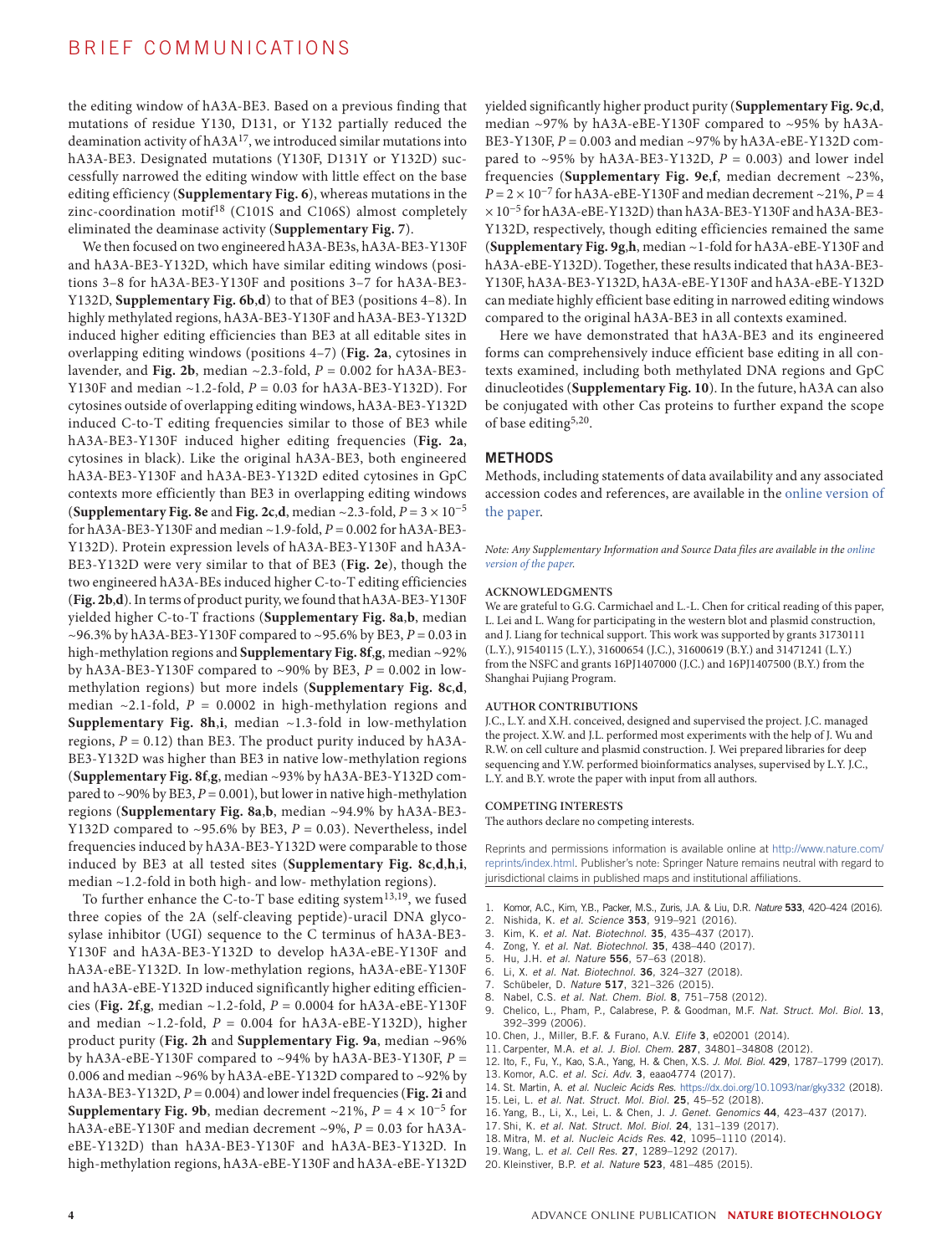### ONLINE METHODS

**Plasmid construction.** Primer sets (hA3A\_PCR\_F/hA3A\_PCR\_R) were used to amplify the fragment Human\_APOBEC3A with template pUC57- Human\_APOBEC3A (synthesized by Genscript). Then the fragment Human\_APOBEC3A was cloned into the SacI and SmaI linearized pCMV-BE3 (Addgene, [73021\)](https://www.addgene.org/73021/) with plasmid recombination kit Clone Express (Vazyme, C112-02) to generate the hA3A-BE3 expression vector pCMV-hAPOBEC3A-XTEN-D10A-SGGS-UGI-SGGS-NLS. hA3B-BE3, hA3C-BE3, hA3D-BE3, hA3F-BE3, hA3G-BE3, hA3H-BE3, hAID-BE3, hA1-BE3, mA3-BE3, mAID-BE3, mA1-BE3 and cAICDA-BE3 expression vectors were constructed with the same strategy. The pmCDA1 expression vector pcDNA3.1\_pCMV-nCas-PmCDA1-ugi pH1-gRNA(HPRT) was purchased from Addgene (79620).

Primer sets (SupF\_PCR\_F/SupF\_PCR\_R) were used to amplify the fragment SupF with template shuttle vector pSP189. Then the fragment SupF was cloned into pEASY-ZERO-BLUNT (TransGen Biotech, CB501) to generate the vector pEASY-SupF-ZERO-BLUNT.

Oligonucleotides SupF\_sg1\_FOR/SupF\_sg1\_REV and SupF\_sg2\_FOR/ SupF\_sg2\_REV were annealed and ligated into BsaI-linearized pGL3-U6 sgRNA-PGK-puromycin (Addgene, 51133) to generate the sgRNA expression vectors psgSupF-1 and psgSupF-2 that target the *SupF* gene in pEASY-SupF-ZERO-BLUNT.

Two primer sets, (hA3A\_PCR\_F/hA3A\_Y130F\_PCR\_R) and (hA3A\_Y130F\_ PCR\_F/hA3A\_PCR\_R), were used to amplify the Y130F-containing fragment hA3A-Y130F. Then the fragment was cloned into the ApaI- and SmaI-linearized hA3A-BE3 expression vector to generate the hA3A-BE3-Y130F expression vector pCMV-hAPOBEC3A\_Y130F-XTEN-D10A-SGGS-UGI-SGGS-NLS. hA3A-BE3-D131Y, hA3A-BE3-Y132D, hA3A-BE3-C101S and hA3A-BE3- C106S expression vectors were constructed with the same strategy.

Primer sets (hA3A\_PCR\_F/hA3A\_PCR\_R) were used to amplify the fragment Human\_APOBEC3A\_Y130F with template hA3A-BE3-Y130F. Then the fragment Human\_APOBEC3A\_Y130F was cloned into the SacI- and SmaI-linearized pCMV-eBE-S3[19](#page-3-14) to generate the hA3A-eBE-Y130F expression vector pCMV-hAPOBEC3A\_Y130F -XTEN-D10A-SGGS-UGI-SGGS-NLS-T2A-UGI-NLS-P2A-UGI-NLS-T2A-UGI-NLS. The hA3A-eBE-Y132D expression vector was constructed in a similar way.

Oligonucleotides hEMX1\_FOR/hEMX1\_REV were annealed and ligated into BsaI-linearized pGL3-U6-sgRNA-PGK-puromycin to generate sgEMX1 expression vector psgEMX1. Other sgRNA expression vectors were constructed with the same strategy.

The sequences of the oligonucleotides used for plasmid construction were listed in **Supplementary Table 1** and the sequences of plasmids are listed in the **Supplementary Note**.

**Antibodies.** Antibodies were purchased from the following sources: against α-tubulin (T6199), Sigma; against Cas9 (ab204448), Abcam.

**Immunoblotting analysis.** Protein samples were incubated at 95 °C for 20 min and separated by SDS–PAGE in sample loading buffer, and proteins were transferred to nitrocellulose membranes (Thermo Fisher Scientific). After blocking with TBST (25 mM Tris, pH 8.0, 150 mM NaCl and 0.1% Tween 20) containing 5% (w/v) nonfat dry milk for 2 h, the membrane was reacted overnight with the indicated primary antibody. After extensive washing, the membranes were reacted with HRP-conjugated secondary antibodies for 1 h. Reactive bands were developed in ECL (Thermo Fisher Scientific) and detected with an Amersham Imager 600.

**Cell culture and transfection.** HEK293T cells from ATCC were maintained in DMEM (10566, Gibco/Thermo Fisher Scientific) + 10% FBS (16000-044, Gibco/Thermo Fisher Scientific) and regularly tested to exclude mycoplasma contamination.

The dCas9-Suntag-TetCD system<sup>[21](#page-5-0)</sup> was used to induce targeted demethylation of genomic regions with natively high levels of methylation—for example, the *FANCF*, *MAGEA1* and *MSSK1* regions. The dCas9-DNMT3a-DNMT3l system<sup>[22](#page-5-1)</sup> was used to induce targeted methylation of genomic regions with natively low levels of methylation—for example, the *VEGFA* and *PDL1* regions. HEK293T cells were transfected using LIPOFECTAMINE 2000 (Life, Invitrogen) with 3 µg pCAG-scFvGCN4sfGFPTET1CD (synthesized by Genscript) and 1 µg sgRNA expression vector or with 3 µg dCas9- DNMT3a-DNMT3l (synthesized by Genscript) and 1 µg sgRNA expression vector. Blasticidin (10 µg/ml, Sigma, 15205) and puromycin (1 µg/ml, Merck, 540411) were added 24 h after transfection. One week later, a portion of cells were collected to determine DNA methylation level and others were stored in liquid nitrogen for base editing. The sgRNAs used to induce genomic DNA methylation or demethylation are the ones used to induce base editing.

For base editing in genomic DNA, HEK293T cells were seeded in a 24-well plate at a density of  $1.6 \times 10^5$  per well and transfected with 200 µl serumfree Opti-MEM that contained 5.04 µl Lipofectamine LTX (Life, Invitrogen), 1.68 µl Lipofectamine Plus (Life, Invitrogen), 1 µg BE3 expression vector (or hA3A-BE3, hA3A-BE3-Y130F, hA3A-BE3-D131Y, hA3A-BE3-Y132D, hA3A-BE3-C101S, hA3A-BE3-C106S, hA3A-eBE-Y130F or hA3A-eBE-Y132D expression vector) and 0.68 µg sgRNA expression vector. After 72 h, the genomic DNA was extracted from the cells with QuickExtract DNA Extraction Solution (QE09050, Epicentre) or the cells were lysed in 2× SDS loading buffer for western blotting.

For base editing in a plasmid vector, 293T cells were seeded in a six-well plate at a density of  $3 \times 10^5$  per well and transfected with 500 µl serum-free Opti-MEM that contained 4 µl Lipofectamine LTX (Life, Invitrogen), 2 µl Lipofectamine Plus (Life, Invitrogen), 1 µg BE3 expression vector (or hA3A-BE3, hA3B-BE3, hA3C-BE3, hA3D-BE3, hA3F-BE3, hA3G-BE3, hA3H-BE3, hAID-BE3, hA1-BE3, mA3-BE3, mAID-BE3, mA1-BE3, cAICDA-BE3 or pmCDA1 expression vector) and 0.5 µg sgRNA expression vector. After 24 h, these cells were transfected with 500 µl serum-free Opti-MEM that contained 4 µl Lipofectamine LTX, 2 µl Lipofectamine Plus and 1.5 µg unmethylated (or methylated) pEASY-SupF-ZERO-BLUNT. After 48 h, the plasmids were extracted from the cells with a TIANprep Mini Plasmid Kit (DP103-A, TIANGEN) or the cells were lysed in  $2\times$  SDS loading buffer for western blot.

**Bisulfite sequencing analysis.** Genomic DNA was isolated and treated with bisulfite according to the instruction of the EZ DNA Methylation-Direct Kit (Zymo Research, D5021). The bisulfite-treated DNA was PCR-amplified with Taq Hot Start Version (Takara, R007B). The PCR products were ligated into T-Vector pMDTM19 (Takara, 3271). Eight clones were picked and sequenced by Sanger sequencing (Genewiz). The primers used for bisulfite PCR are listed in **Supplementary Table 2**.

**Plasmid DNA methylation.** For *in vitro* methylation, 1 µl CpG methyltransferase (M.SssI, Life, EM0821) was used to methylate 2 µl plasmid DNA in a 20-µl reaction. After *in vitro* methylation, pEASY-SupF-ZERO-BLUNT was restricted with BstUI (NEB, R0518S) to determine the methylation level.

**Blue vs. white colony screening.** The plasmids extracted from transfected cells were transformed into *E. coli* strain MBM7070 (*lacZ*uag\_amber), which were grown on LB plates containing 50 µg/ml kanamycin, 1 mM IPTG and 0.03% Bluo-gal (Life, Invitrogen) at 37 °C overnight and then at room temperature for another day for maximal color development. The cumulative base editing frequency is calculated by dividing the number of white colonies by the total number of colonies.

**DNA library preparation and sequencing.** Target genomic sites were PCR amplified by high-fidelity DNA polymerase Primestar HS (Clontech) with primers flanking each examined sgRNA target site. The PCR primers used to amplify target genomic sequences are listed in **Supplementary Table 2**. Indexed DNA libraries were prepared by using the TruSeq ChIP Sample Preparation Kit (Illumina) with some minor modifications. Briefly, the PCR products were fragmented by Covaris S220 and then amplified by using the TruSeq ChIP Sample Preparation Kit (Illumina). After being quantitated with a Qubit High-Sensitivity DNA kit (Life, Invitrogen), PCR products with different tags were pooled together for deep sequencing by using the Illumina NextSeq 500 ( $2 \times 150$ ) or Hiseq X Ten ( $2 \times 150$ ) at the CAS-MPG Partner Institute for Computational Biology Omics Core, Shanghai, China. Raw read qualities were evaluated by FastQC ([http://www.bioinformatics.babraham.](http://www.bioinformatics.babraham.ac.uk/projects/fastqc/) [ac.uk/projects/fastqc/\)](http://www.bioinformatics.babraham.ac.uk/projects/fastqc/). For paired-end sequencing, only R1 reads were used. Adaptor sequences and read sequences on both ends with Phred quality score lower than 28 were trimmed. Trimmed reads were then mapped with the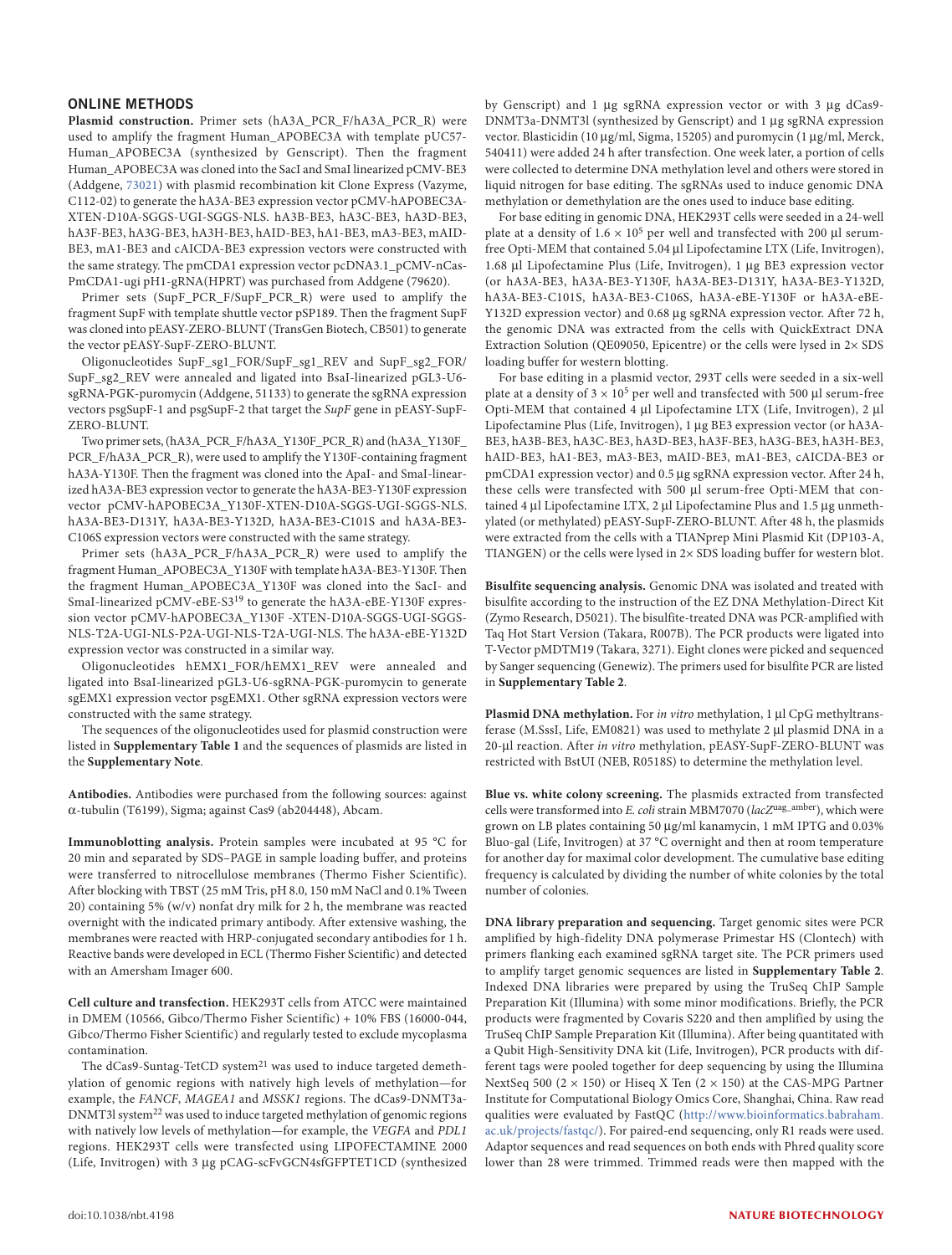BWA-MEM algorithm (BWA v0.7.9a) to target sequences. After pile-up with samtools (v0.1.18), indels and base substitutions were further calculated.

**Indel frequency calculation.** Indels were estimated in the aligned regions spanning from upstream 8 nt of the target site to downstream 19 nt of PAM sites (50 bp). Indel frequencies were subsequently calculated by dividing reads containing at least one inserted and/or deleted nucleotide by all the mapped reads at the same region. Counts of indel-containing reads and total mapped reads are listed in **Supplementary Table 3**.

**Base substitution calculation.** Base substitutions were selected at each position of the examined sgRNA target sites that mapped with at least 1,000 independent reads, and obvious base substitutions were only observed at the targeted base editing sites. Counts of reads for each base and total reads are listed in **Supplementary Table 4**. Base substitution frequencies were calculated by dividing base substitution reads by total reads.

**Calculation of BE-targetable genetic variants.** The single nucleotide variants (SNVs) from the NCBI ClinVar database were overlapped with the pathogenic human allele sequence from the NCBI dbSNP database to calculate pathogenic T-to-C and A-to-G mutations. In 3,089 pathogenic T-to-C or A-to-G mutations, 2,499 are potentially editable by SpCas9-BE3, SaCas9-BE3, dLbCpf1-BE or xCas9-BE3 with nearby PAM sequences. These 2,499 BE-targetable SNVs are further subclassified according to their 3′ adjacent base preferences: CpA, CpC, CpG and CpT (**[Fig. 1a](#page-1-0)**).

**Statistical analysis.** *P* values were calculated from one-tailed Student's *t* tests in this study.

**Life Sciences Reporting Summary.** Further information on research design is available in the Nature Research Reporting Summary linked to this article.

**Data availability.** The deep-sequencing data from this study have been deposited in the NCBI Gene Expression Omnibus (accession code [GSE114999\)](http://www.ncbi.nlm.nih.gov/geo/query/acc.cgi?acc=GSE114999) and the National Omics Data Encyclopedia (accession code [OEP000030](http://www.biosino.org/node/project/detail/OEP000030 )). The datasets used in this study are provided in **Supplementary Tables 3** and **4**.

- <span id="page-5-0"></span>21. Morita, S. *et al. Nat. Biotechnol.* 34, 1060–1065 (2016).
- <span id="page-5-1"></span>22. Stepper, P. *et al. Nucleic Acids Res.* 45, 1703–1713 (2017).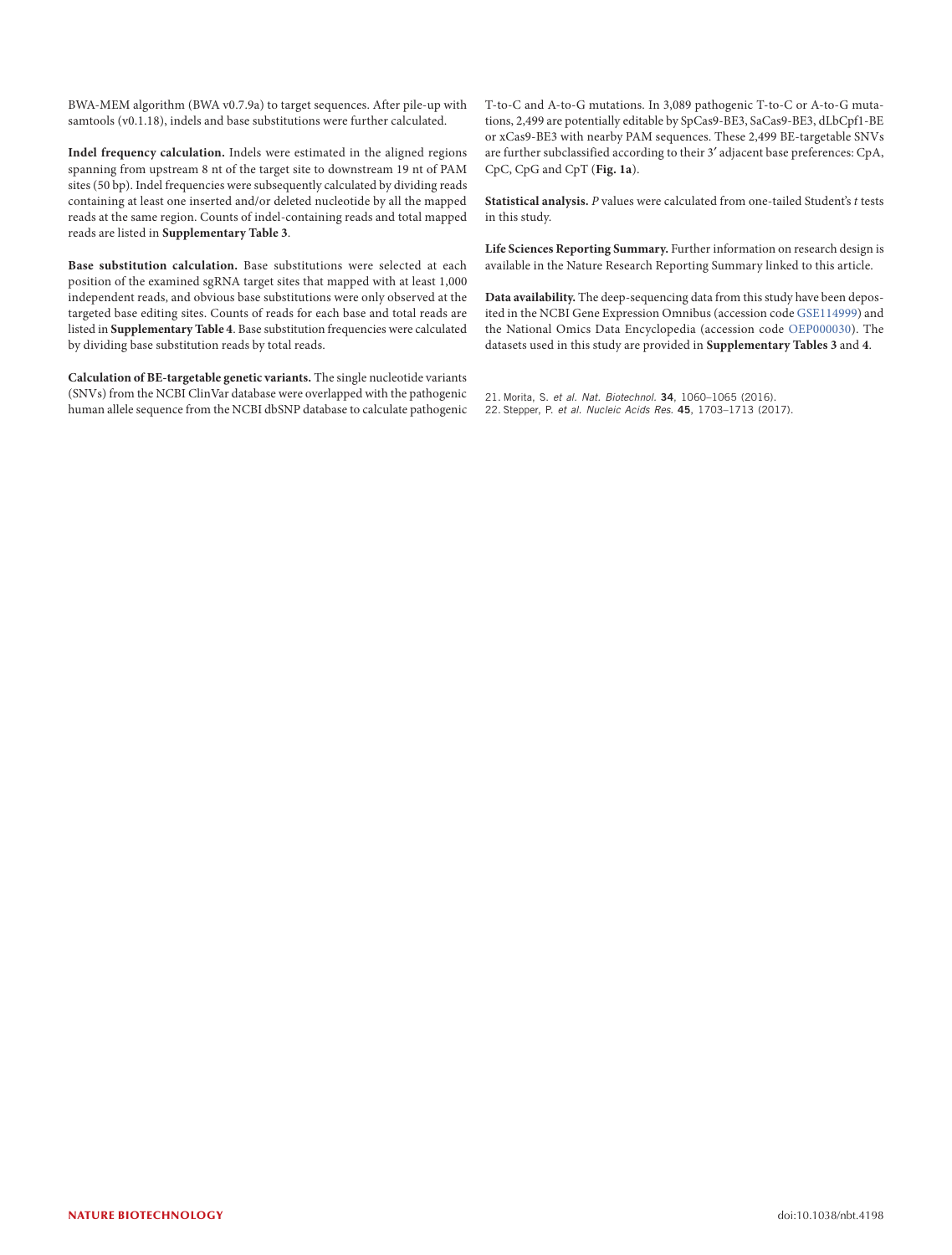# natureresearch

Corresponding author(s): Jia Chen, Xingxu Huang, Li Yang

# Reporting Summary

Nature Research wishes to improve the reproducibility of the work that we publish. This form provides structure for consistency and transparency in reporting. For further information on Nature Research policies, see Authors & Referees and the Editorial Policy Checklist.

# Statistical parameters

When statistical analyses are reported, confirm that the following items are present in the relevant location (e.g. figure legend, table legend, main text, or Methods section).

| n/a            | Confirmed                                                                                                                                                                                                                                         |
|----------------|---------------------------------------------------------------------------------------------------------------------------------------------------------------------------------------------------------------------------------------------------|
|                | The exact sample size (n) for each experimental group/condition, given as a discrete number and unit of measurement                                                                                                                               |
|                | An indication of whether measurements were taken from distinct samples or whether the same sample was measured repeatedly                                                                                                                         |
|                | The statistical test(s) used AND whether they are one- or two-sided<br>Only common tests should be described solely by name; describe more complex techniques in the Methods section.                                                             |
|                | A description of all covariates tested                                                                                                                                                                                                            |
|                | A description of any assumptions or corrections, such as tests of normality and adjustment for multiple comparisons                                                                                                                               |
|                | A full description of the statistics including central tendency (e.g. means) or other basic estimates (e.g. regression coefficient) AND<br>variation (e.g. standard deviation) or associated estimates of uncertainty (e.g. confidence intervals) |
|                | For null hypothesis testing, the test statistic (e.g. F, t, r) with confidence intervals, effect sizes, degrees of freedom and P value noted<br>Give P values as exact values whenever suitable.                                                  |
| $\bar{\times}$ | For Bayesian analysis, information on the choice of priors and Markov chain Monte Carlo settings                                                                                                                                                  |
| $\times$       | For hierarchical and complex designs, identification of the appropriate level for tests and full reporting of outcomes                                                                                                                            |
| $\times$       | Estimates of effect sizes (e.g. Cohen's d, Pearson's r), indicating how they were calculated                                                                                                                                                      |
|                | Clearly defined error bars<br>State explicitly what error bars represent (e.g. SD, SE, CI)                                                                                                                                                        |

*Our web collection on statistics for biologists may be useful.*

# Software and code

|                 | Policy information about availability of computer code                                                                                                                                                                                                                                                                                                                                                                                                  |
|-----------------|---------------------------------------------------------------------------------------------------------------------------------------------------------------------------------------------------------------------------------------------------------------------------------------------------------------------------------------------------------------------------------------------------------------------------------------------------------|
| Data collection | The single nucleotide variants (SNV) information was downloaded from NCBI ClinVar database (ftp://ftp.ncbi.nlm.nih.gov/pub/clinvar/<br>tab_delimited/variant_summary.txt.gz);The pathogenic human allele sequences were downloaded from NCBI dbSNP database (https://<br>www.ncbi.nlm.nih.gov/snp/?term=((%22pathogenic%22%5BClinical+Significance%5D+%20AND+%22snp%22%5BSNP+Class%5D+AND<br>+homo+sapiens%5BOrganism%5D+)+AND(%22y%22%5BAllele%5D%20). |
| Data analysis   | High-throught sequencing read quality was evaluated by FastQC (v0.11.4) and then aligned to reference sequences by BWA (v0.7.9a).                                                                                                                                                                                                                                                                                                                       |
|                 | Substitution calling was performed by SAMtools (v0.1.18) mpileup function and indel calling was based on the CIGAR values of the SAM/<br>BAM files (Li et al, Nat Biotechnol, 2018). BE-targetable genetic variants were selected by judging whether a nearby PAM sequence exists<br>with a Python (v.2.7.13) script (Kim et al, Nat Biotechnol, 2017).                                                                                                 |

For manuscripts utilizing custom algorithms or software that are central to the research but not yet described in published literature, software must be made available to editors/reviewers upon request. We strongly encourage code deposition in a community repository (e.g. GitHub). See the Nature Research guidelines for submitting code & software for further information.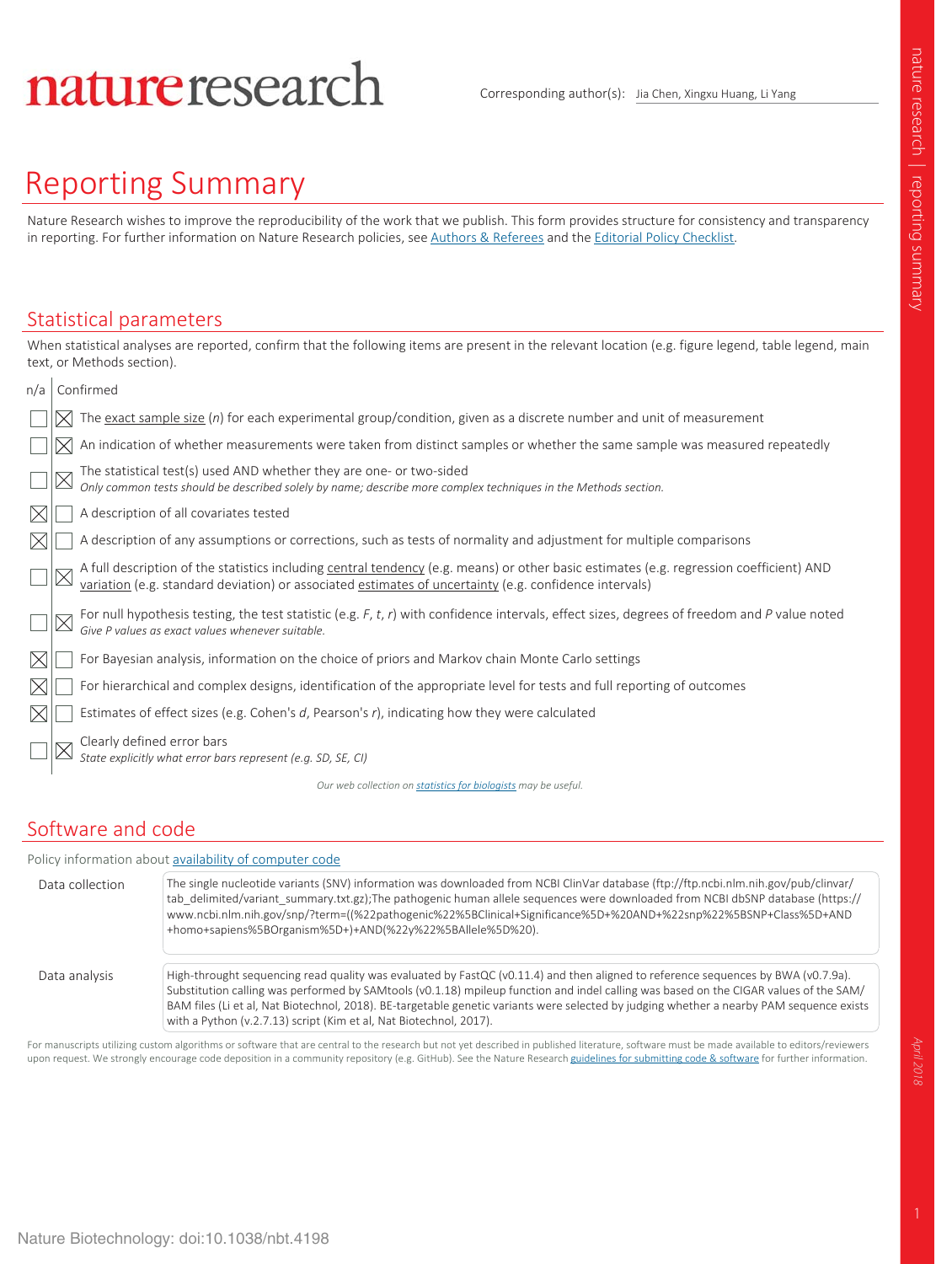Policy information about availability of data

All manuscripts must include a data availability statement. This statement should provide the following information, where applicable:

- Accession codes, unique identifiers, or web links for publicly available datasets
- A list of figures that have associated raw data
- A description of any restrictions on data availability

The deep-sequencing data from this study have been deposited in the NCBI Gene Expression Omnibus (accession no. GSE114999) and the National Omics Data Encyclopedia (accession no. OEP000030). The dataset will be released prior to publication.

# Field-specific reporting

Please select the best fit for your research. If you are not sure, read the appropriate sections before making your selection.

 $\boxtimes$  Life sciences  $\Box$  Behavioural & social sciences  $\Box$  Ecological, evolutionary & environmental sciences

For a reference copy of the document with all sections, see nature.com/authors/policies/ReportingSummary-flat.pdf

# Life sciences study design

All studies must disclose on these points even when the disclosure is negative.

| Sample size     | No statistical methods were used to predetermine sample size. Experiments were performed three times independently unless indicated. In<br>previous studies using related experiments, the sample size has been determined to be sufficient to ensure reproducibility. |
|-----------------|------------------------------------------------------------------------------------------------------------------------------------------------------------------------------------------------------------------------------------------------------------------------|
| Data exclusions | No data were excluded                                                                                                                                                                                                                                                  |
| Replication     | The experimental findings in all figures were reproduced successfully                                                                                                                                                                                                  |
| Randomization   | Samples were not randomized                                                                                                                                                                                                                                            |
| Blinding        | The investigators were not blinded to group allocation                                                                                                                                                                                                                 |

# Reporting for specific materials, systems and methods

### Materials & experimental systems **Methods**  $n/a$  | Involved in the study  $n/a$  Involved in the study  $\boxtimes$ Unique biological materials  $\boxtimes$ ChIP-seq  $|\nabla|$  Antibodies  $\boxtimes$ Flow cytometry  $\boxtimes$ Eukaryotic cell lines MRI-based neuroimaging  $\boxtimes$ Palaeontology  $\boxtimes$ Animals and other organisms  $\boxtimes$ Human research participants

# Antibodies

| Antibodies used | Antibodies were purchased from the following sources: against alpha-tubulin (T6199) - Sigma; against Cas9 (ab204448) - Abcam.                                                                                                                                                                                                                                                                                            |
|-----------------|--------------------------------------------------------------------------------------------------------------------------------------------------------------------------------------------------------------------------------------------------------------------------------------------------------------------------------------------------------------------------------------------------------------------------|
| Validation      | The alpha-tubulin (T6199, Sigma) antibody has been validated by western blot in human HeLa cell lysate (https://<br>www.sigmaaldrich.com/catalog/product/sigma/t6199?lang=en&region=US); the Cas9 (ab204448, Abcam) antibody has been<br>validated by western blot in human 293T cells transfected with DDDDK tag-CRISPR-Cas9 lysate (http://www.abcam.com/crispr-<br>cas9-antibody-ab204448.html#description images 1). |